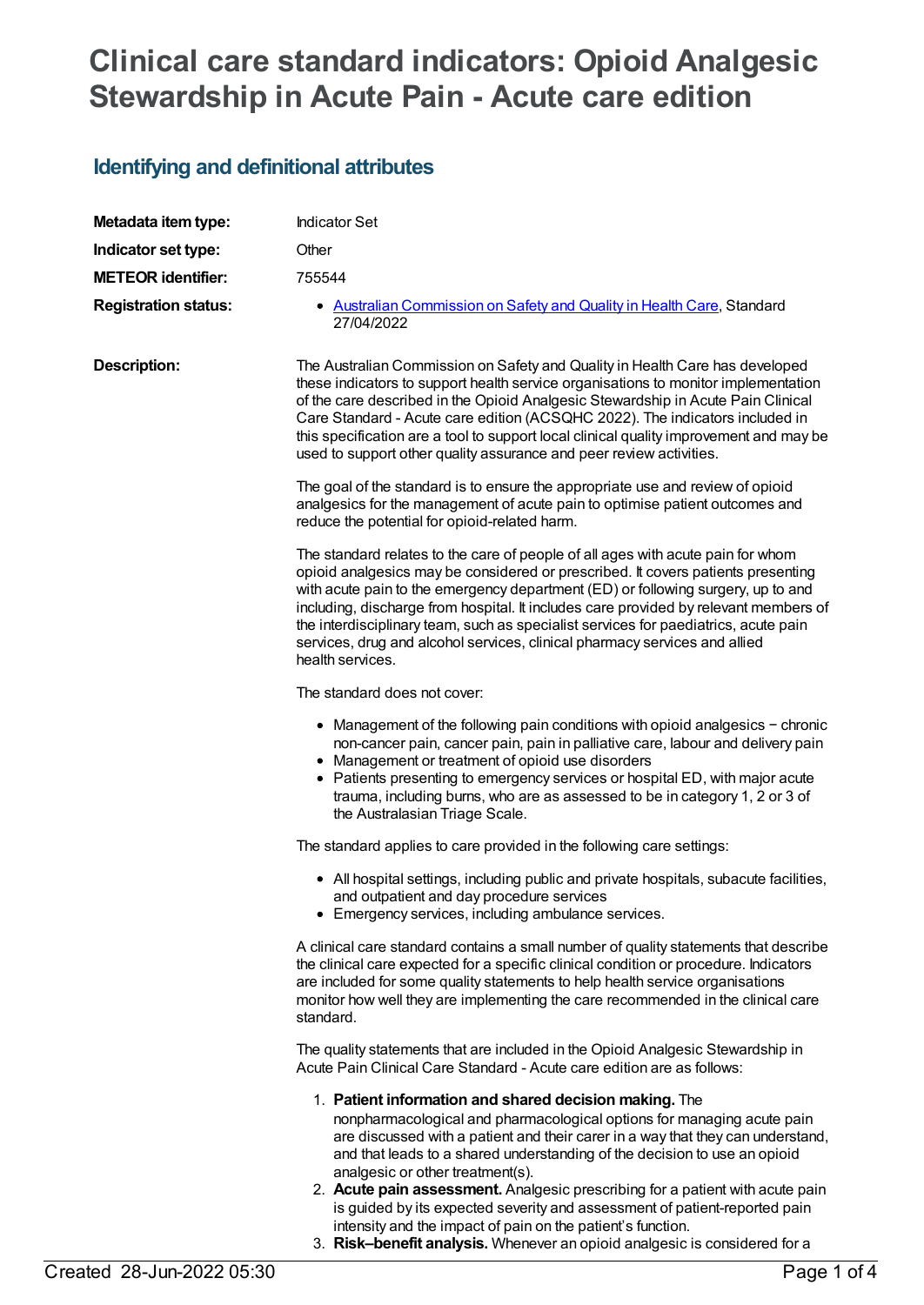patient with acute pain, their risk of opioid-related harm is assessed. An opioid analgesic may be prescribed when other analgesics are not clinically feasible or sufficient, and the potential benefits outweigh the potential harms.

- 4. **Pathways of care** A patient with acute pain prescribed an opioid analgesic who is at increased risk of opioid-related harm is appropriately managed in conjunction with a locally approved pathway to mitigate the potential for harm.
- 5. **Appropriate opioid analgesic prescribing.** If an opioid analgesic is considered appropriate for an opioid-naïve patient with acute pain, use an immediate-release formulation at the lowest appropriate dose, for a limited duration, in line with best practice guidelines. Modified-release opioid analgesics cannot be safely or rapidly titrated and their use in acute pain should be exceptional and not routine. The patient is supported to cease any opioid analgesic use as their function and pain improve.
- 6. **Monitoring and management of opioid analgesic adverse effects.** When an opioid analgesic is prescribed, supplied or administered for a patient with acute pain, adverse effects are monitored and managed. The patient and carer are made aware of potential adverse effects and signs of overdose, including respiratory depression.
- 7. **Documentation.** When a patient with acute pain is prescribed, supplied or administered an opioid analgesic, the intended duration of therapy, and the review and referral plan are documented in the patient's healthcare record. The cause of the pain for which the opioid analgesic is prescribed is documented, including on the inpatient prescription.
- 8. **Review of therapy** During hospital care, a patient prescribed an opioid analgesic for acute pain is assessed regularly to determine their response to therapy and whether an opioid analgesic is effective and appropriate for their stage of care.
- 9. **Transfer of care**. Planning for appropriate analgesic use at the transfer of care begins when a patient is started on an opioid analgesic during their hospital visit, according to an agreed opioid analgesic weaning and cessation protocol. The number of days' supply of an opioid analgesic on discharge is based on multiple factors, including the expected course of the patient's condition, appropriate arrangements for follow-up and opioid analgesic use in the last 24 hours before discharge.

## **Relational attributes**

| Indicators linked to this<br>Indicator set: | Opioid analgesic stewardship: 2a - Proportion of patients who received opioid<br>analgesics who had pain and functional assessments prior to being prescribed<br>opioid analgesics<br>Australian Commission on Safety and Quality in Health Care, Standard 27/04/2022                                                                               |
|---------------------------------------------|-----------------------------------------------------------------------------------------------------------------------------------------------------------------------------------------------------------------------------------------------------------------------------------------------------------------------------------------------------|
|                                             | Opioid analgesic stewardship: 3a - Proportion of patients separated from hospital<br>with a supply or prescription of opioid analgesics where a Real Time Prescription<br>Monitoring program or prescription shopping program was checked prior to<br>separation<br>Australian Commission on Safety and Quality in Health Care, Standard 27/04/2022 |
|                                             | Opioid analgesic stewardship: 3b - Proportion of patients who were newly<br>prescribed opioid analgesics who were co-prescribed central nervous system<br>depressant medicines while in hospital<br>Australian Commission on Safety and Quality in Health Care, Standard 27/04/2022                                                                 |
|                                             | Opioid analgesic stewardship: 4a - Evidence of a locally approved policy that<br>defines the process for managing admitted patients identified as being at<br>increased risk of opioid-related harm who are prescribed an opioid analgesic<br>Australian Commission on Safety and Quality in Health Care, Standard 27/04/2022                       |
|                                             | Opioid analgesic stewardship: 5a - Proportion of patients that separated from<br>hospital with a supply or prescription of opioid analgesics who also received a<br>supply or prescription of paracetamol and non-steroidal anti-inflammatory<br>medicines<br>Australian Commission on Safety and Quality in Health Care, Standard 27/04/2022       |
|                                             | Opioid analgesic stewardship: 5b - Proportion of opioid-naïve surgical patients<br>separated from hospital with a supply or prescription of opioid analgesics where                                                                                                                                                                                 |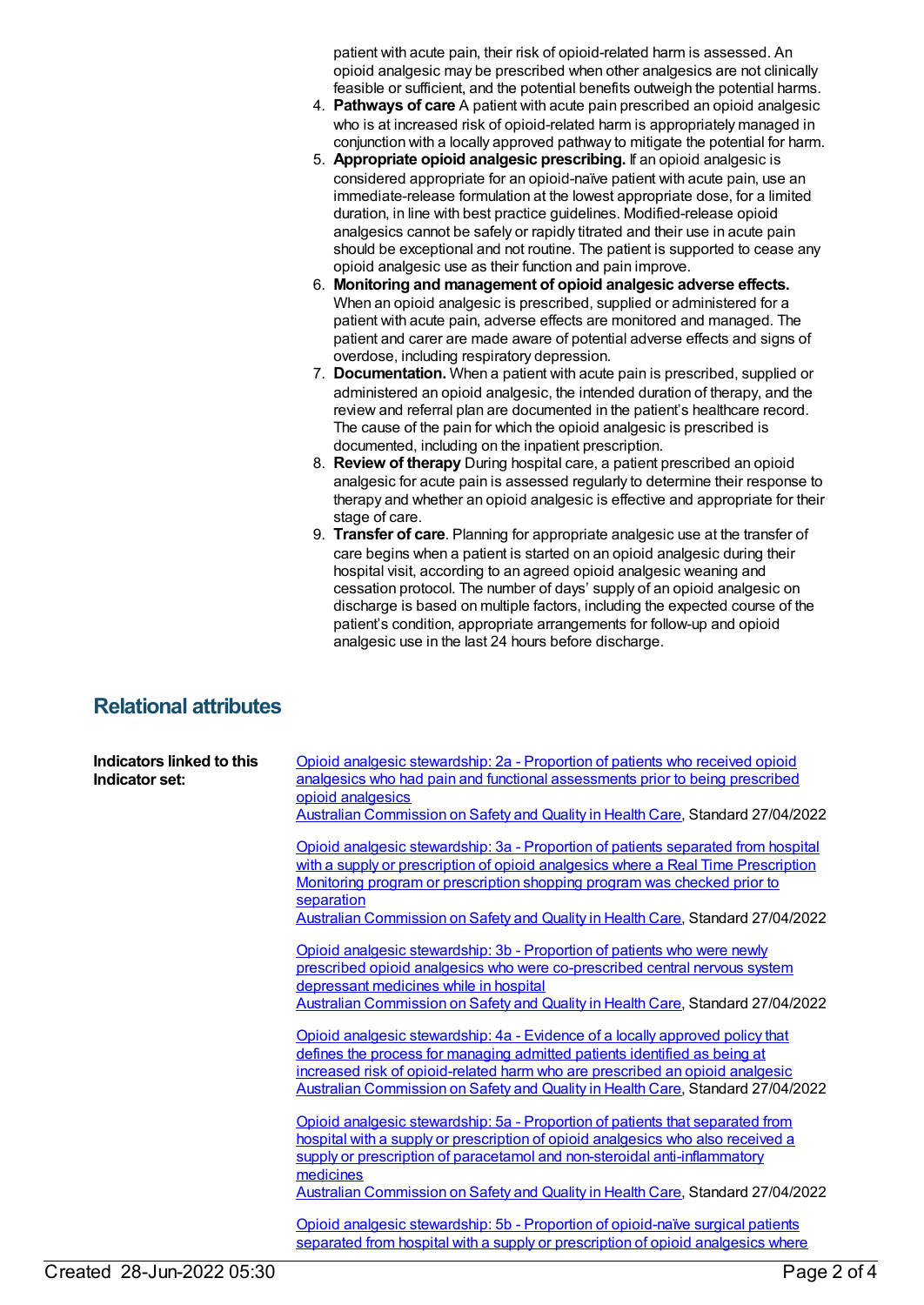the supply or prescription was for a modified-release formulation Australian [Commission](https://meteor.aihw.gov.au/RegistrationAuthority/18) on Safety and Quality in Health Care, Standard 27/04/2022

Opioid analgesic [stewardship:](https://meteor.aihw.gov.au/content/755563) 6a - Proportion of admitted patients who received opioid analgesics who were administered naloxone for respiratory depression Australian [Commission](https://meteor.aihw.gov.au/RegistrationAuthority/18) on Safety and Quality in Health Care, Standard 27/04/2022

Opioid analgesic stewardship: 6b - Proportion of admitted patients who received opioid analgesics who also received laxatives to prevent [opioid-induced](https://meteor.aihw.gov.au/content/755566) constipation

Australian [Commission](https://meteor.aihw.gov.au/RegistrationAuthority/18) on Safety and Quality in Health Care, Standard 27/04/2022

Opioid analgesic [stewardship:](https://meteor.aihw.gov.au/content/755568) 7a - Proportion of admitted patients who received opioid analgesics where the intended number of days of treatment was documented in their medical record Australian [Commission](https://meteor.aihw.gov.au/RegistrationAuthority/18) on Safety and Quality in Health Care, Standard 27/04/2022

Opioid analgesic [stewardship:](https://meteor.aihw.gov.au/content/755570) 8a - Proportion of overnight admitted patients separated from hospital with a supply or prescription of opioid analgesics that exceeded the opioid analgesic inpatient dose given during the 24 hrs prior to separation

Australian [Commission](https://meteor.aihw.gov.au/RegistrationAuthority/18) on Safety and Quality in Health Care, Standard 27/04/2022

Opioid analgesic [stewardship:](https://meteor.aihw.gov.au/content/755572) 9a - Evidence of a locally approved policy to support the transfer of care of patients who separate from hospital with a supply or prescription of opioid analgesics Australian [Commission](https://meteor.aihw.gov.au/RegistrationAuthority/18) on Safety and Quality in Health Care, Standard 27/04/2022

Opioid analgesic [stewardship:](https://meteor.aihw.gov.au/content/755574) 9b - Proportion of admitted patients separated from hospital with a supply or prescription of opioid analgesics where the supply or prescription exceeded 7 days of treatment Australian [Commission](https://meteor.aihw.gov.au/RegistrationAuthority/18) on Safety and Quality in Health Care, Standard 27/04/2022

Opioid analgesic [stewardship:](https://meteor.aihw.gov.au/content/755576) 9c - Proportion of patients separated from the emergency department with a supply or prescription of opioid analgesics where the supply or prescription exceeded 3 days of treatment

Australian [Commission](https://meteor.aihw.gov.au/RegistrationAuthority/18) on Safety and Quality in Health Care, Standard 27/04/2022

Opioid analgesic stewardship: 9d - Proportion of patients separated from hospital with a supply or prescription of opioid analgesics whose medication [management](https://meteor.aihw.gov.au/content/755578) plan was given to the patient or carer on separation Australian [Commission](https://meteor.aihw.gov.au/RegistrationAuthority/18) on Safety and Quality in Health Care, Standard 27/04/2022

Opioid analgesic stewardship: 9e - Proportion of patients separated from hospital with a supply or prescription of opioid analgesics whose medication [management](https://meteor.aihw.gov.au/content/755580) plan was sent to the general practitioner on separation Australian [Commission](https://meteor.aihw.gov.au/RegistrationAuthority/18) on Safety and Quality in Health Care, Standard 27/04/2022

### **Collection and usage attributes**

| <b>National reporting</b><br>arrangement: | Clinicians and health service organisations may choose to prioritise some of the<br>suggested indicators based on the focus of quality improvement activities at the<br>health service. No benchmarks are set for the indicators.                                                                                                                                                                                                                                                     |
|-------------------------------------------|---------------------------------------------------------------------------------------------------------------------------------------------------------------------------------------------------------------------------------------------------------------------------------------------------------------------------------------------------------------------------------------------------------------------------------------------------------------------------------------|
| Comments:                                 | Monitoring the implementation of the Opioid Analgesic Stewardship in Acute Pain<br>Clinical Care Standard - Acute care edition (ACSQHC 2022) will assist in meeting<br>some of the requirements of the National Safety and Quality Health Service<br>Standards (ACSQHC 2021).                                                                                                                                                                                                         |
|                                           | Some data required to support computation of the indicators can be sourced from<br>existing routine collections including local administrative data collections. Other<br>data will need to be collected through prospective collections or retrospective<br>medical record audits. It is important that collection of these indicators is<br>undertaken as part of a quality improvement cycle and results are shared with all<br>healthcare professionals involved in patient care. |

### **Source and reference attributes**